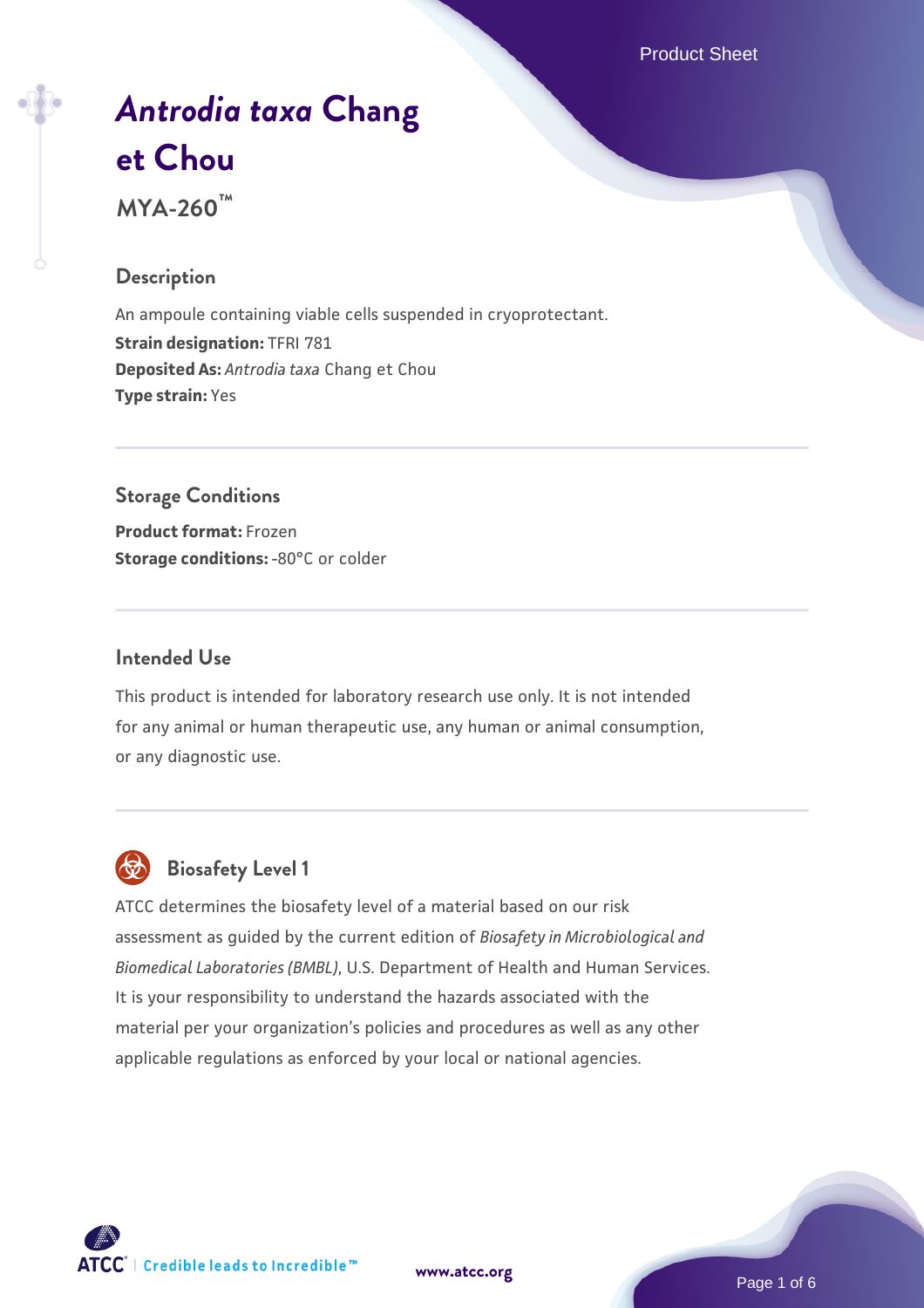#### *[Antrodia taxa](https://www.atcc.org/products/mya-260)* **[Chang et Chou](https://www.atcc.org/products/mya-260) <b>Product Sheet** Product Sheet **MYA-260**

ATCC highly recommends that appropriate personal protective equipment is always used when handling vials. For cultures that require storage in liquid nitrogen, it is important to note that some vials may leak when submersed in liquid nitrogen and will slowly fill with liquid nitrogen. Upon thawing, the conversion of the liquid nitrogen back to its gas phase may result in the vial exploding or blowing off its cap with dangerous force creating flying debris. Unless necessary, ATCC recommends that these cultures be stored in the vapor phase of liquid nitrogen rather than submersed in liquid nitrogen.

# **Certificate of Analysis**

For batch-specific test results, refer to the applicable certificate of analysis that can be found at www.atcc.org.

# **Growth Conditions**

**Medium:**  [ATCC Medium 323: Malt agar medium](https://www.atcc.org/-/media/product-assets/documents/microbial-media-formulations/3/2/3/atcc-medium-323.pdf?rev=58d6457ee20149d7a1c844947569ef92) [ATCC Medium 200: YM agar or YM broth](https://www.atcc.org/-/media/product-assets/documents/microbial-media-formulations/2/0/0/atcc-medium-200.pdf?rev=ac40fd74dc13433a809367b0b9da30fc) [ATCC Medium 1269: MMN \(Marx 1969\)](https://www.atcc.org/-/media/product-assets/documents/microbial-media-formulations/1/2/6/9/atcc-medium-1269.pdf?rev=afcf8eba0bad4acbb85bc31250856791) **Temperature:** 24-26°C **Atmosphere:** Aerobic

# **Handling Procedures**

**Frozen ampoules** packed in dry ice should either be thawed immediately or stored in liquid nitrogen. If liquid nitrogen storage facilities are not available, frozen ampoules may be stored at or below -70°C for approximately one week. **Do not under any circumstance store frozen ampoules at refrigerator**



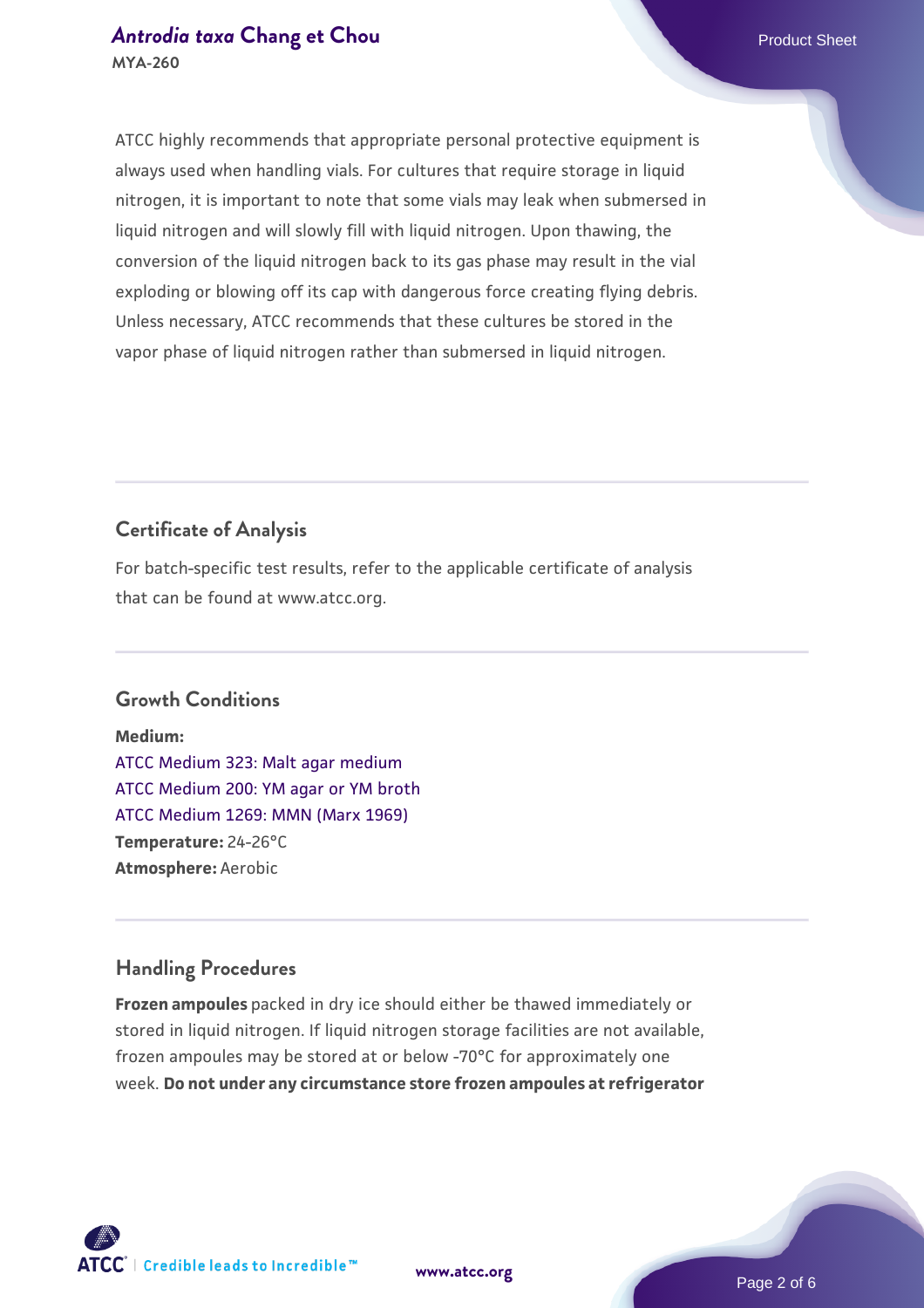## *[Antrodia taxa](https://www.atcc.org/products/mya-260)* **[Chang et Chou](https://www.atcc.org/products/mya-260) <b>Product Sheet** Product Sheet

**MYA-260**

**freezer temperatures (generally -20°C).** Storage of frozen material at this temperature will result in the death of the culture.

- 1. To thaw a frozen ampoule, place in a **25°C to 30°C** water bath, until just thawed (**approximately 5 minutes**). Immerse the ampoule just sufficient to cover the frozen material. Do not agitate the ampoule.
- 2. Immediately after thawing, wipe down ampoule with 70% ethanol and aseptically transfer at least 50 µL (or 2-3 agar cubes) of the content onto a plate or broth with medium recommended.
- 3. Incubate the inoculum/strain at the temperature and conditions recommended. Inspect for growth of the inoculum/strain regularly. The sign of viability is noticeable typically after 3-5 days of incubation. However, the time necessary for significant growth will vary from strain to strain.

#### **Notes**

Additional information on this culture is available on the ATCC<sup>®</sup> web site at www.atcc.org.

# **Material Citation**

If use of this material results in a scientific publication, please cite the material in the following manner: *Antrodia taxa* Chang et Chou (ATCC MYA-260)

#### **References**

References and other information relating to this material are available at www.atcc.org.

#### **Warranty**

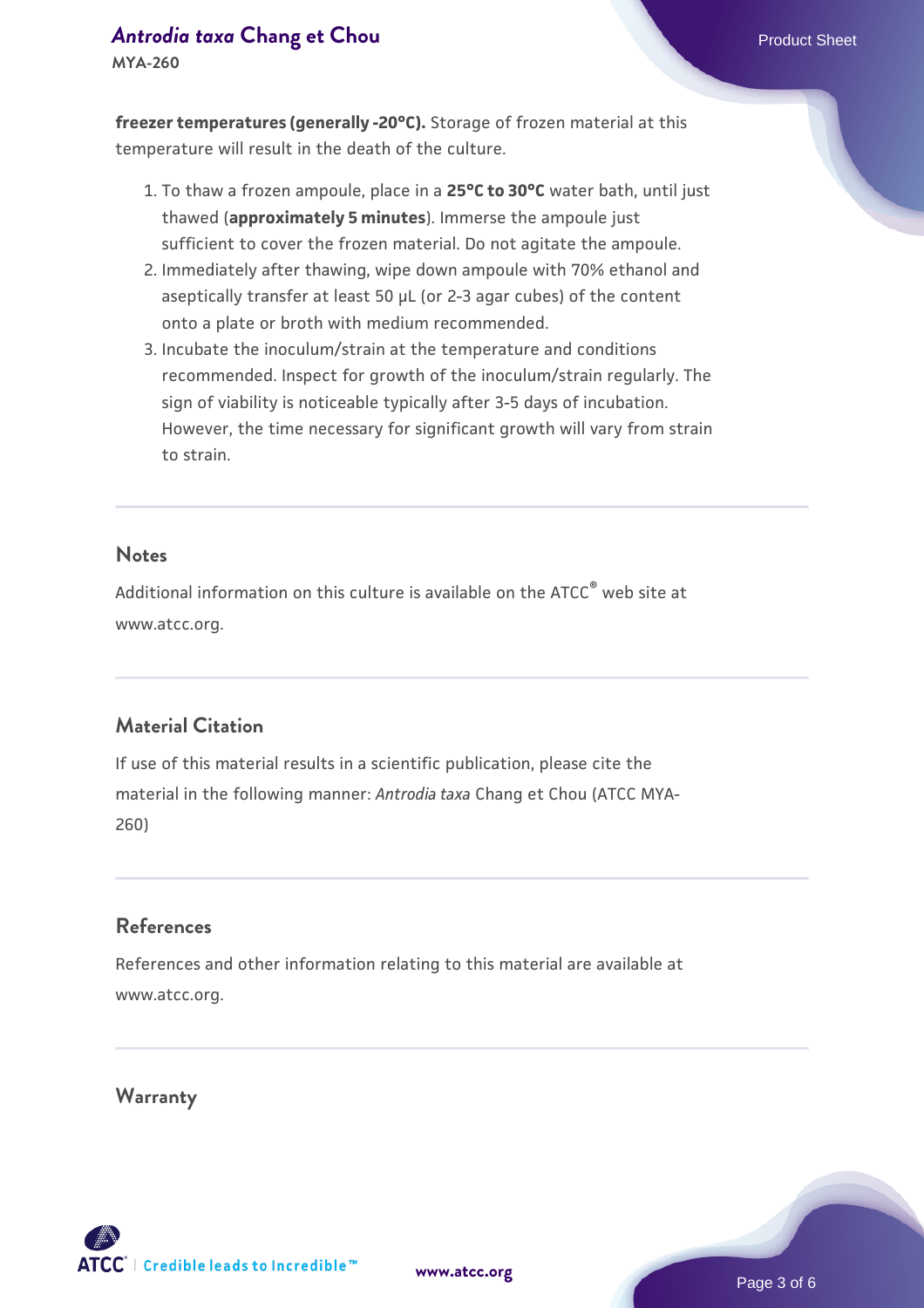# *[Antrodia taxa](https://www.atcc.org/products/mya-260)* **[Chang et Chou](https://www.atcc.org/products/mya-260) <b>Product Sheet** Product Sheet

**MYA-260**

The product is provided 'AS IS' and the viability of ATCC® products is warranted for 30 days from the date of shipment, provided that the customer has stored and handled the product according to the information included on the product information sheet, website, and Certificate of Analysis. For living cultures, ATCC lists the media formulation and reagents that have been found to be effective for the product. While other unspecified media and reagents may also produce satisfactory results, a change in the ATCC and/or depositor-recommended protocols may affect the recovery, growth, and/or function of the product. If an alternative medium formulation or reagent is used, the ATCC warranty for viability is no longer valid. Except as expressly set forth herein, no other warranties of any kind are provided, express or implied, including, but not limited to, any implied warranties of merchantability, fitness for a particular purpose, manufacture according to cGMP standards, typicality, safety, accuracy, and/or noninfringement.

#### **Disclaimers**

This product is intended for laboratory research use only. It is not intended for any animal or human therapeutic use, any human or animal consumption, or any diagnostic use. Any proposed commercial use is prohibited without a license from ATCC.

While ATCC uses reasonable efforts to include accurate and up-to-date information on this product sheet, ATCC makes no warranties or representations as to its accuracy. Citations from scientific literature and patents are provided for informational purposes only. ATCC does not warrant that such information has been confirmed to be accurate or complete and the customer bears the sole responsibility of confirming the accuracy and completeness of any such information.

This product is sent on the condition that the customer is responsible for and assumes all risk and responsibility in connection with the receipt, handling, storage, disposal, and use of the ATCC product including without limitation



**[www.atcc.org](http://www.atcc.org)**

Page 4 of 6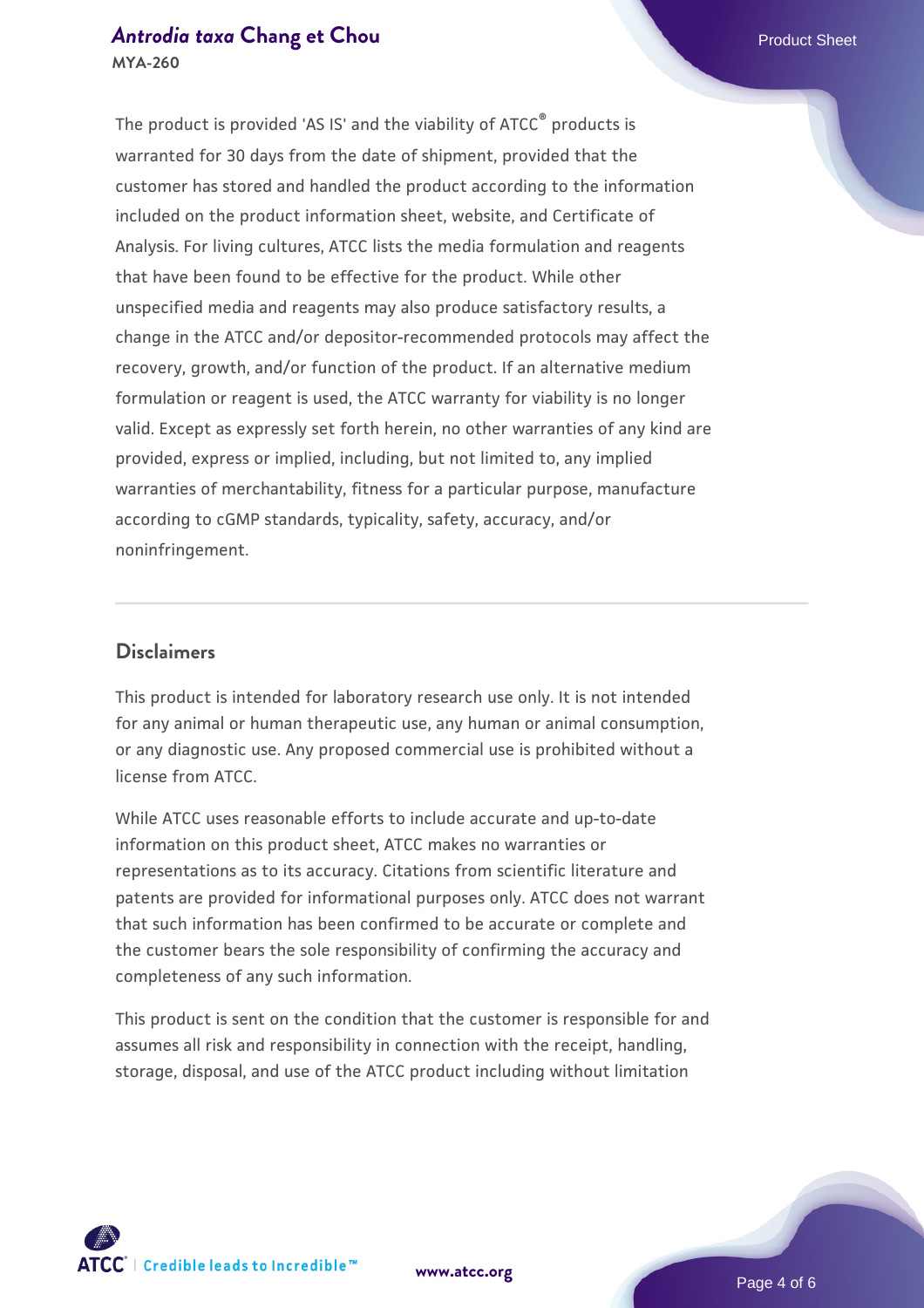taking all appropriate safety and handling precautions to minimize health or environmental risk. As a condition of receiving the material, the customer agrees that any activity undertaken with the ATCC product and any progeny or modifications will be conducted in compliance with all applicable laws, regulations, and guidelines. This product is provided 'AS IS' with no representations or warranties whatsoever except as expressly set forth herein and in no event shall ATCC, its parents, subsidiaries, directors, officers, agents, employees, assigns, successors, and affiliates be liable for indirect, special, incidental, or consequential damages of any kind in connection with or arising out of the customer's use of the product. While reasonable effort is made to ensure authenticity and reliability of materials on deposit, ATCC is not liable for damages arising from the misidentification or misrepresentation of such materials.

Please see the material transfer agreement (MTA) for further details regarding the use of this product. The MTA is available at www.atcc.org.

## **Copyright and Trademark Information**

© ATCC 2021. All rights reserved.

ATCC is a registered trademark of the American Type Culture Collection.

#### **Revision**

This information on this document was last updated on 2021-05-20

#### **Contact Information**

ATCC 10801 University Boulevard Manassas, VA 20110-2209 USA